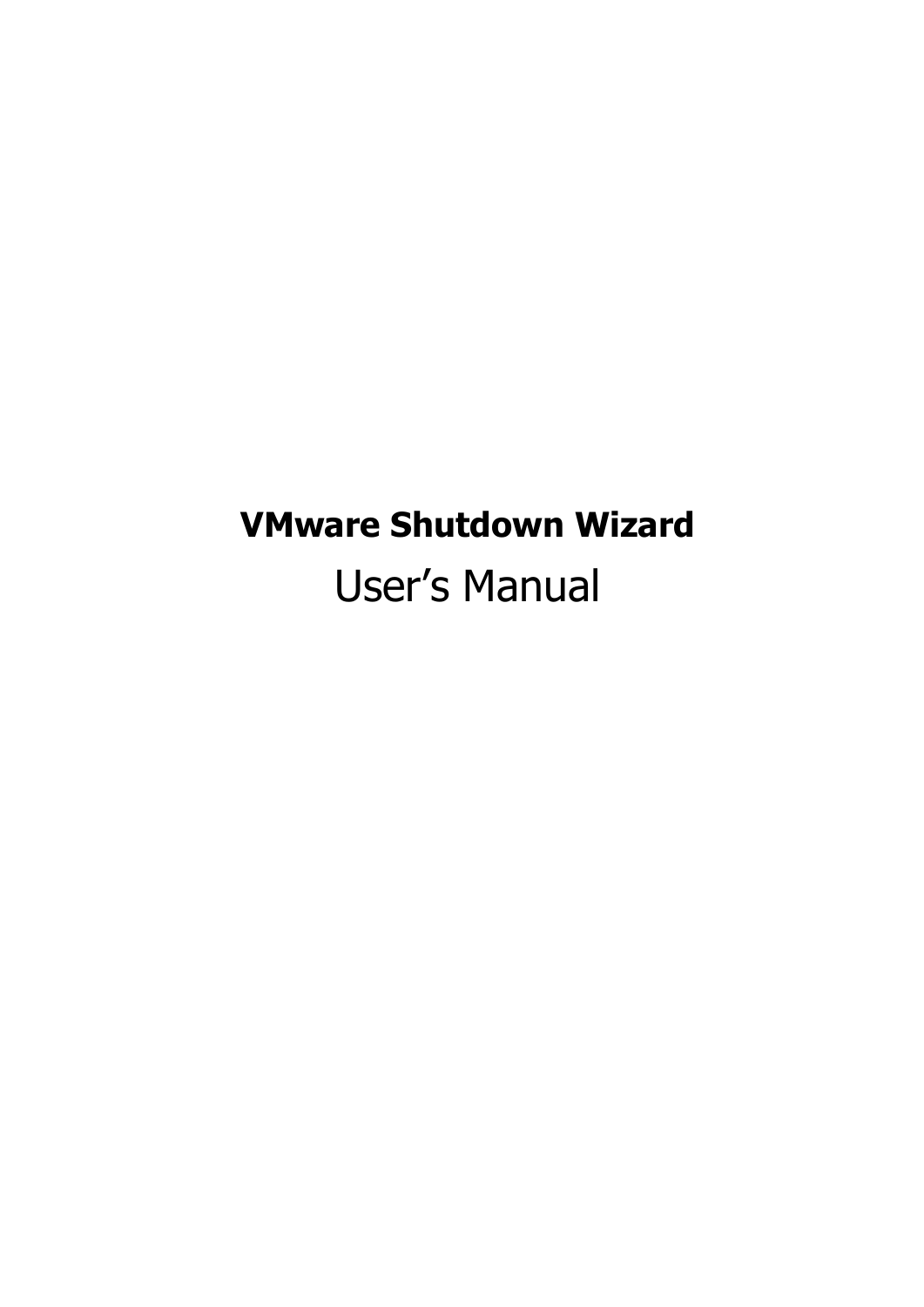# **Table of Contents**

| 2. VMware Shutdown Wizard install, quick start, stop, and uninstall 3 |  |
|-----------------------------------------------------------------------|--|
|                                                                       |  |
|                                                                       |  |
|                                                                       |  |
|                                                                       |  |
|                                                                       |  |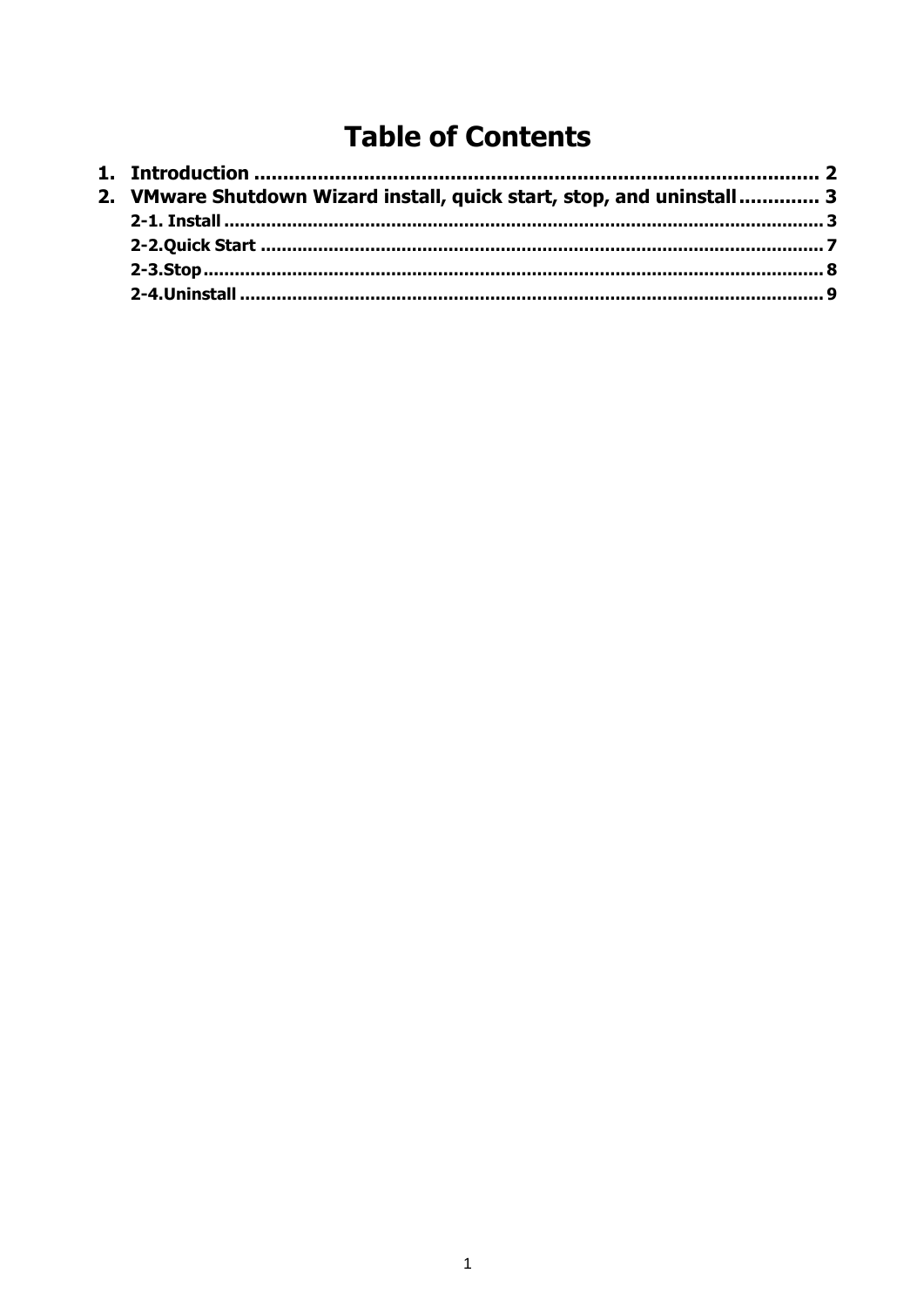## <span id="page-2-0"></span>**1. Introduction**

VMware Shutdown Wizard is a shutdown software specially designed for VMware system. It will receive the shutdown command from ViewPower Pro or ViewPower to turn off all the running virtual client units with VMware system.

**Note:** Before installing Shutdown Wizard, please be sure that firewall of ESX OS allows get through via UDP protocol and 31234 port.

#### **Main features:**

a. Supported VMware version

| VMware ESX 3.5 and 4.1  |
|-------------------------|
| VMware ESXi 4.1 and 5.0 |

b. Compatible version for ViewPower and ViewPower Pro software.

|           | ViewPower Pro 1.00 and version above |
|-----------|--------------------------------------|
| $\vert$ 2 | ViewPower 2.07 SP1 and version above |

c. Power management pattern.

| . . <u>.</u><br>- - - - - - - |          |  |  |  |  |
|-------------------------------|----------|--|--|--|--|
|                               | Shutdown |  |  |  |  |
|                               | Suspend  |  |  |  |  |

d. Supported power management pattern with VMware Tools

|                             | Shutdown | Suspend |
|-----------------------------|----------|---------|
| <b>VMware Tools running</b> |          |         |
| VMware Tools not running    |          |         |

e. The shutdown actions executed in virtual OS from VMware Shutdown Wizard

| <b>VMware Virtual OS</b> | <b>VMware Tools</b> | <b>Actions</b>                 |
|--------------------------|---------------------|--------------------------------|
| <b>Windows</b>           | Installed           | Take the shutdown action       |
|                          |                     | first. If this shutdown action |
|                          |                     | is not completed in 120        |
|                          |                     | seconds, then it will suspend. |
|                          | Not installed       | Suspend                        |
| Linux                    | <b>Installed</b>    | Shutdown                       |
|                          | Not installed       | Suspend                        |
| Unix                     | <b>Installed</b>    | Shutdown                       |
|                          | Not installed       | Suspend                        |
| <b>MAC</b>               | Not available       | Suspend                        |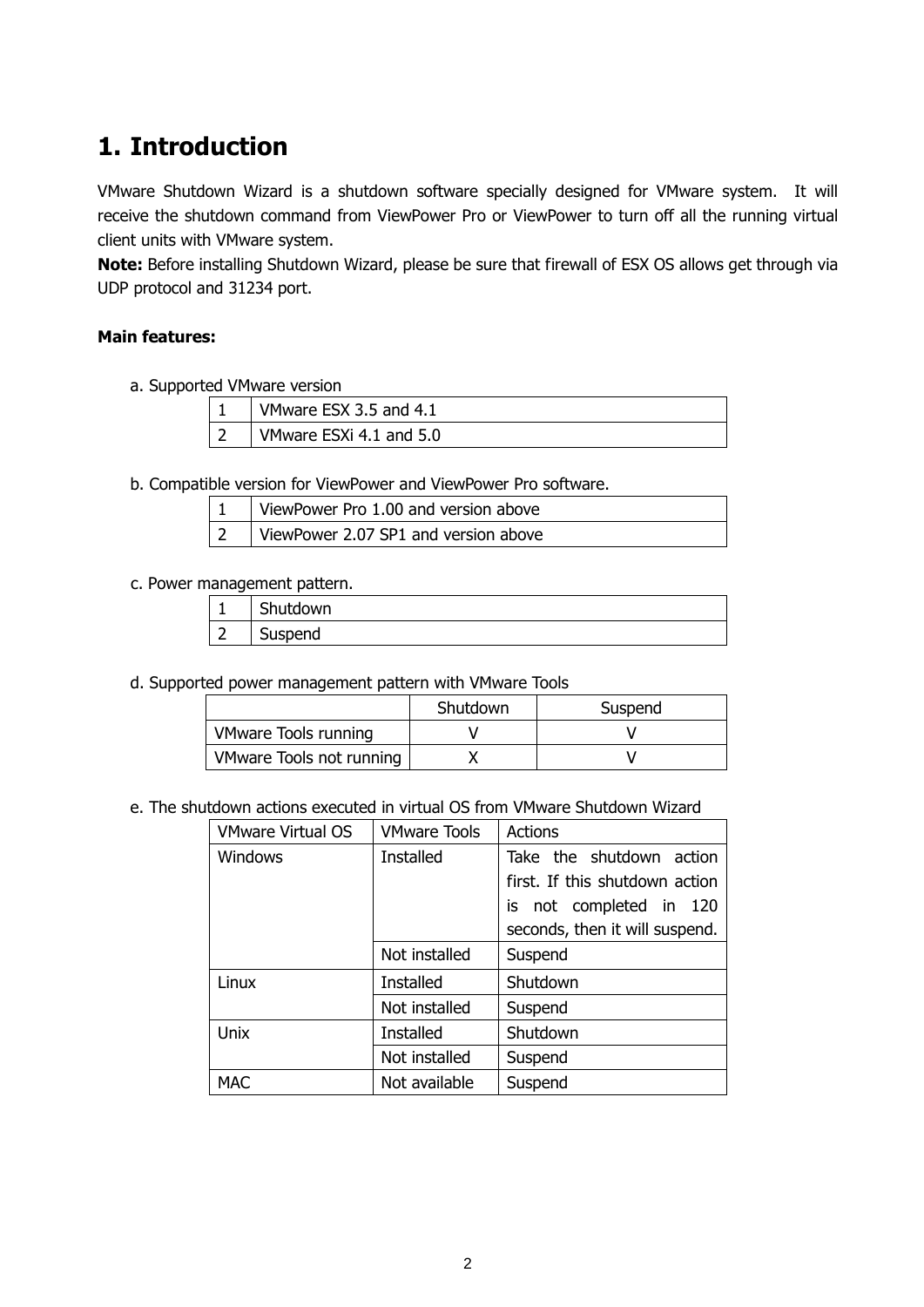# <span id="page-3-0"></span>**2. VMware Shutdown Wizard install, quick start, stop, and uninstall**

### <span id="page-3-1"></span>**2-1. Install**

Required software: VMware Infrastructure Client. File name for VMware Shutdown Wizard software: VMwareESXShutdownWizard.tar.gz

#### **1) Upload software to VMware ESX system.**

- a. Execute VMware Infrastructure Client
- b. Click inventory button from navigation bar to select the main category of virtual machine.

| $\frac{1}{2}$ 192.168.102.231 - Vivare Infrastructure Client                                                                                                                                        |                                                                                                                       |        |                                                     |                                   |                 |
|-----------------------------------------------------------------------------------------------------------------------------------------------------------------------------------------------------|-----------------------------------------------------------------------------------------------------------------------|--------|-----------------------------------------------------|-----------------------------------|-----------------|
| File Edit View Inventory Administration Plugins Help                                                                                                                                                |                                                                                                                       |        |                                                     |                                   |                 |
| தூ<br>for<br>Administration<br>Inventory                                                                                                                                                            |                                                                                                                       |        |                                                     |                                   | 闸               |
| 感<br>$\bullet$                                                                                                                                                                                      |                                                                                                                       |        |                                                     |                                   |                 |
| localhost.localdomain<br>日目                                                                                                                                                                         | localhost.localdomain VMware ESX Server, 3.5.0, 64607   Evaluation (60 day(s) remaining)                              |        |                                                     |                                   |                 |
| 图 windows2003                                                                                                                                                                                       | Getting Started Summary Virtual Machines Resource Allocation Performance Configuration Users & Groups Events Permissi |        |                                                     |                                   |                 |
|                                                                                                                                                                                                     | <b>General</b>                                                                                                        |        | <b>Resources</b>                                    |                                   |                 |
| Manufacturer:<br>VMware, Inc.<br><b>YMware Virtual Platform</b><br>Model:<br>2 CPU x 2.931 GHz<br>Processors:<br>Intel(R) Core(TM)2 Duo CPU E7500<br>Processor Type:<br>Hyperthreading:<br>Inactive |                                                                                                                       |        | 359 MHz<br>CPU usage:<br>824.00 MB<br>Memory usage: | $2 \times 2.931$ GHz<br>$2.00$ GB |                 |
|                                                                                                                                                                                                     | Number of NICs: 1                                                                                                     |        | Datastore<br>$\overline{\phantom{0}}$               | Free<br>Capacity                  |                 |
|                                                                                                                                                                                                     | connected<br>State:<br>Virhual Machines:<br>$\overline{z}$<br>VMotion Enabled: N/A<br>Active Tasks:                   |        | storage1<br>Network<br>◉<br>VM Network              | 32.25 GB<br>$7.32$ GB             |                 |
|                                                                                                                                                                                                     | <b>Commands</b>                                                                                                       |        | <b>Host Management</b>                              |                                   |                 |
|                                                                                                                                                                                                     | 图 New Virtual Machine<br>New Resource Pool                                                                            |        | Manage this host through VMware VirtualCenter.      |                                   |                 |
| <b>Recent Tasks</b>                                                                                                                                                                                 |                                                                                                                       |        |                                                     |                                   | $\mathbf{x}$    |
| Name.                                                                                                                                                                                               | Target                                                                                                                | Shahus |                                                     | Initiated by $\ \nabla$           | Time Start Time |
|                                                                                                                                                                                                     |                                                                                                                       |        |                                                     |                                   |                 |
| ∢<br><b>V</b> Tasks                                                                                                                                                                                 | $\mathbb{H}\mathbb{H}$ .                                                                                              |        |                                                     |                                   | root            |
|                                                                                                                                                                                                     |                                                                                                                       |        |                                                     |                                   |                 |

**Figure 1.** 

c. Click "Summary" tab. Then, double click Datastore icon in storage1 in "Resources" column as shown above. (storage1: Name of the Datastore which may be different under different configuration). It will pop up Datastore Browser Window as shown in figure 2.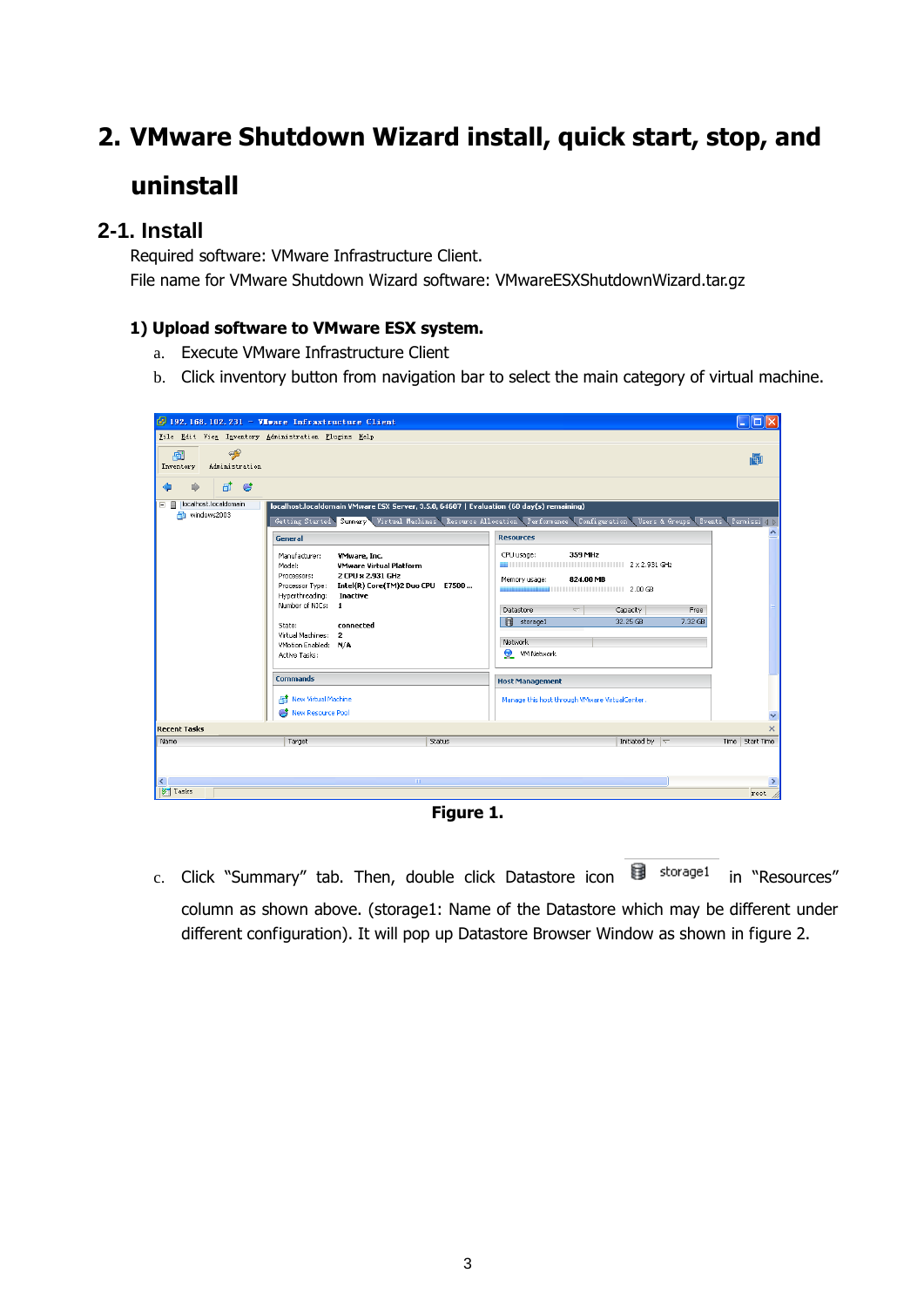| Datastore Browser - [storage1]                         |                   |           |          | ÷                       |  |
|--------------------------------------------------------|-------------------|-----------|----------|-------------------------|--|
| $\mathcal{O}$<br>臥<br>- 53<br>- 刷<br>$\mathbb{B}$<br>画 | $\times$<br>֎     |           |          |                         |  |
| Folders Search                                         | [storage1]/       |           |          |                         |  |
| $\Box$                                                 | Name              | Size Type | Modified | Path                    |  |
| windows 2003                                           | n<br>windows 2003 | Folder    |          | [storage1] windows 2003 |  |



d. Click icon from tool bar, and then select "Upload File..." (Refer to Figure 3)

| Datastore Browser - [storage1] |                    |               |           |          |                         |
|--------------------------------|--------------------|---------------|-----------|----------|-------------------------|
| $\sigma$<br>僞<br>画             | 同<br><b>B</b><br>国 | $\times$<br>◎ |           |          |                         |
| Folders   Search               | Upload File        | [storage1]/   |           |          |                         |
| $\Box$                         | Upload Folder      | Name          | Size Type | Modified | Path                    |
| windows 2003                   |                    | windows 2003  | Folder    |          | [storage1] windows 2003 |
|                                |                    |               |           |          |                         |

**Figure 3.**

e. A dialog of "upload item" will pop up. (Refer to figure 4)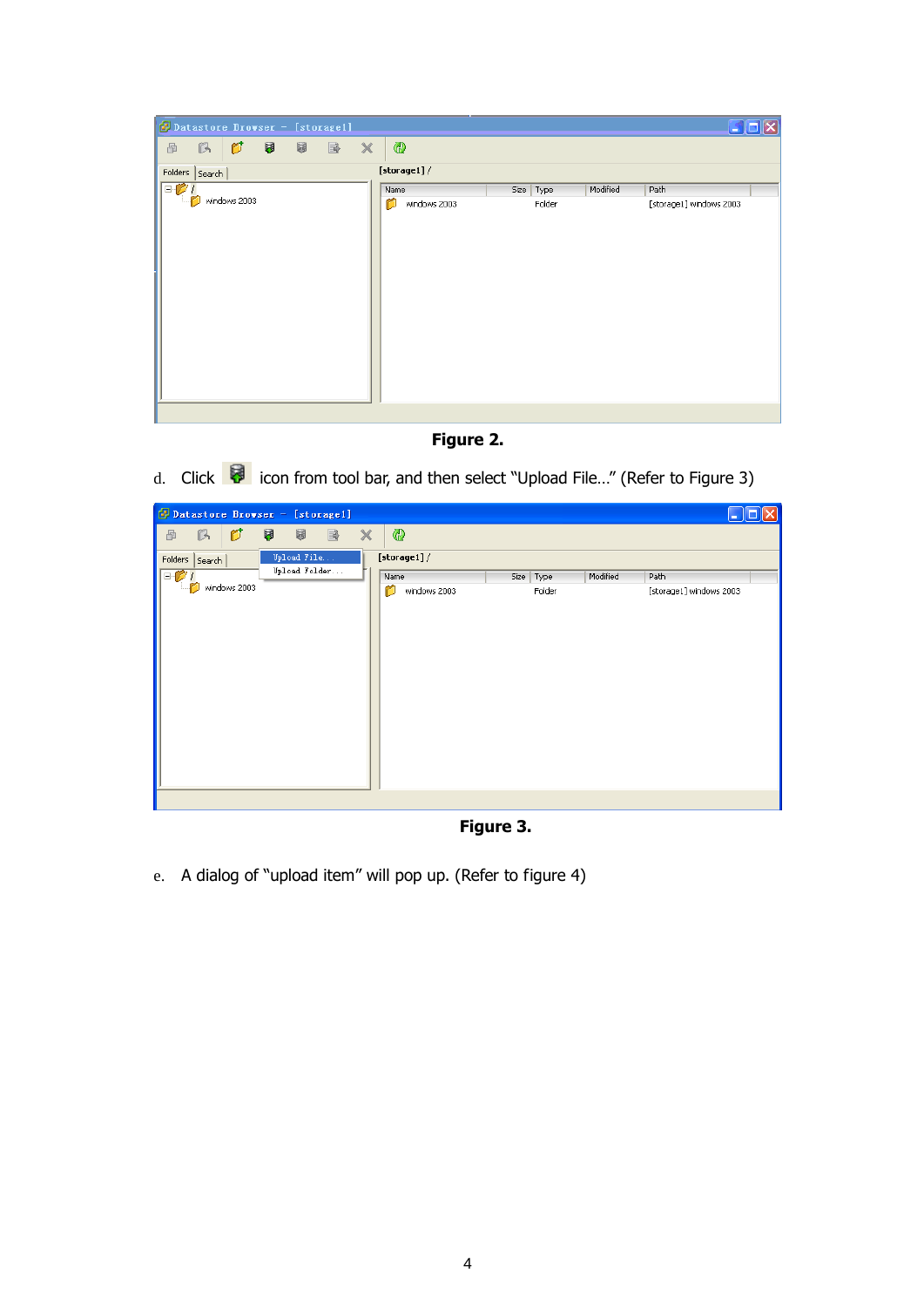| <b>Upload Items</b>                      |                                                                |                |
|------------------------------------------|----------------------------------------------------------------|----------------|
| Look in:                                 | 中国普丽<br>WwareESXShutdownWizard                                 |                |
| My Recent<br><b>Documents</b><br>Desktop | $\exists$ VMwareESXShutdownWizard.tar.gz $\exists$             |                |
| My Documents<br>My Computer              |                                                                |                |
| My Network<br>Places                     | VMwareESXShutdownWizard.tar.gz<br>File name:<br>Files of type: | Qpen<br>Cancel |

#### **Figure 4. "Upload Items" dialog**

f. Select the VMwareESXShutdownWizard.tar.gz file and click "Open" button to upload the compressed package as shown in Figure 5.

| 38 3<br>◎<br>医口目<br>$\mathbf{x}$<br>画<br>[storage1]/<br>Folders   Search  <br>Modified<br>Size   Type<br>Path<br>E/T<br>Name<br>Ø<br>windows 2003<br>windows 2003<br>[storage1] windows 2003<br>Folder<br>5.32 KB File<br>VMwareESXShutdownWizard.tar.gz<br>4/10/2013 8:18:16 AM<br>[storage1] | <sup>1</sup> Datastore Browser - [storage1] | ц |
|------------------------------------------------------------------------------------------------------------------------------------------------------------------------------------------------------------------------------------------------------------------------------------------------|---------------------------------------------|---|
|                                                                                                                                                                                                                                                                                                |                                             |   |
|                                                                                                                                                                                                                                                                                                |                                             |   |
|                                                                                                                                                                                                                                                                                                |                                             |   |
|                                                                                                                                                                                                                                                                                                |                                             |   |
|                                                                                                                                                                                                                                                                                                |                                             |   |
|                                                                                                                                                                                                                                                                                                | 1 object selected 5.32 KB                   |   |

#### **Figure 5**

#### **2) Install Software**

a. Log in to Console page of VMware ESX system. Then, enter the following address "cd /vmfs/volumes/storage1/". This can also be varied due to different storage name. (shown in figure 6)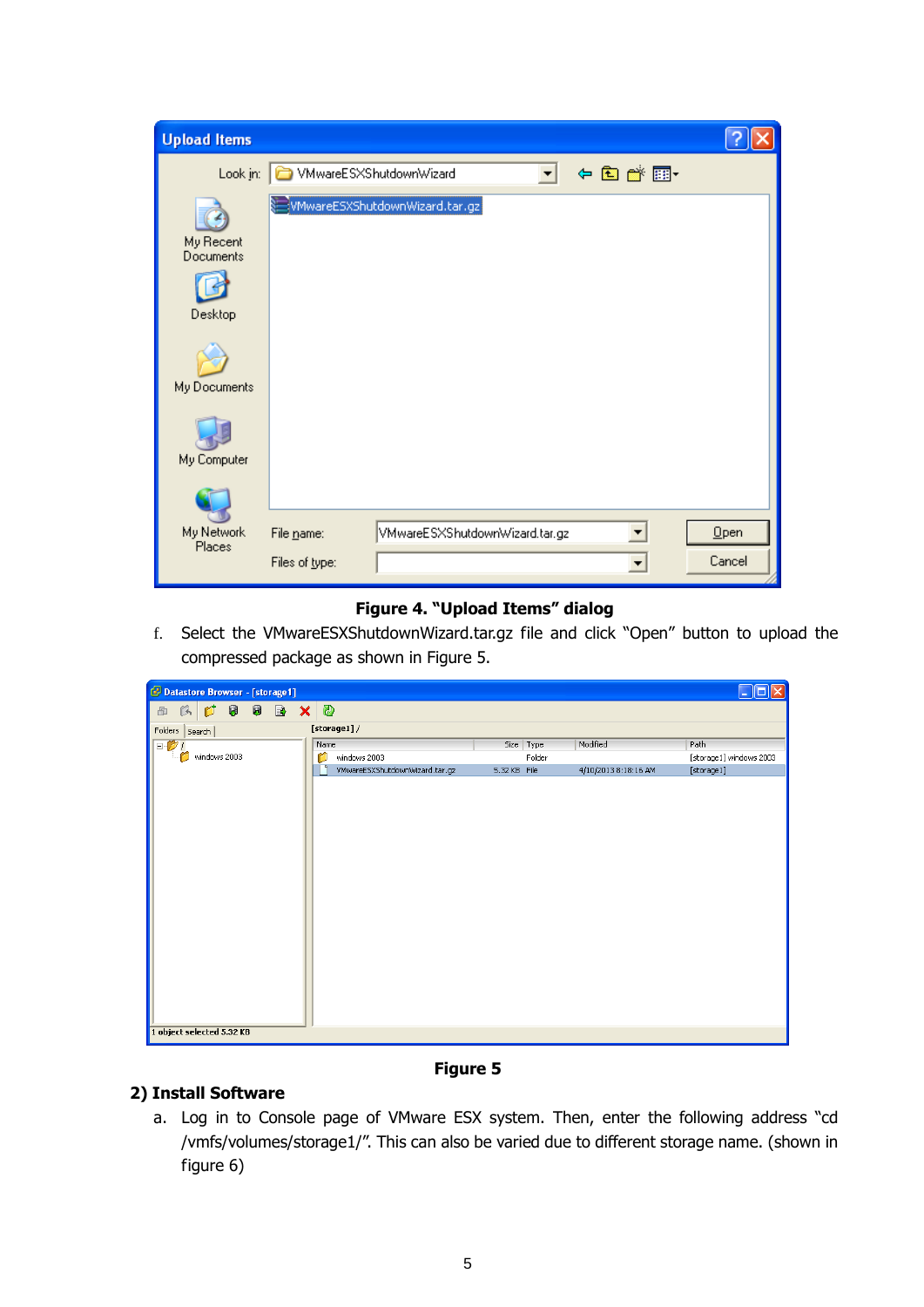

#### **Figure 6.**

b. Run "tar -zxvf VMwareESXShutdownWizard.tar.gz" command to unzip the compressed file. Refer to figure 7.



#### **Figure 7.**

c. Key in "cd VMwareESXShutdownWizard" to access the VMwareESXShutdownWizard catalogue. Then run "./INSTALL" to install and auto run the software. Refer to figure 8.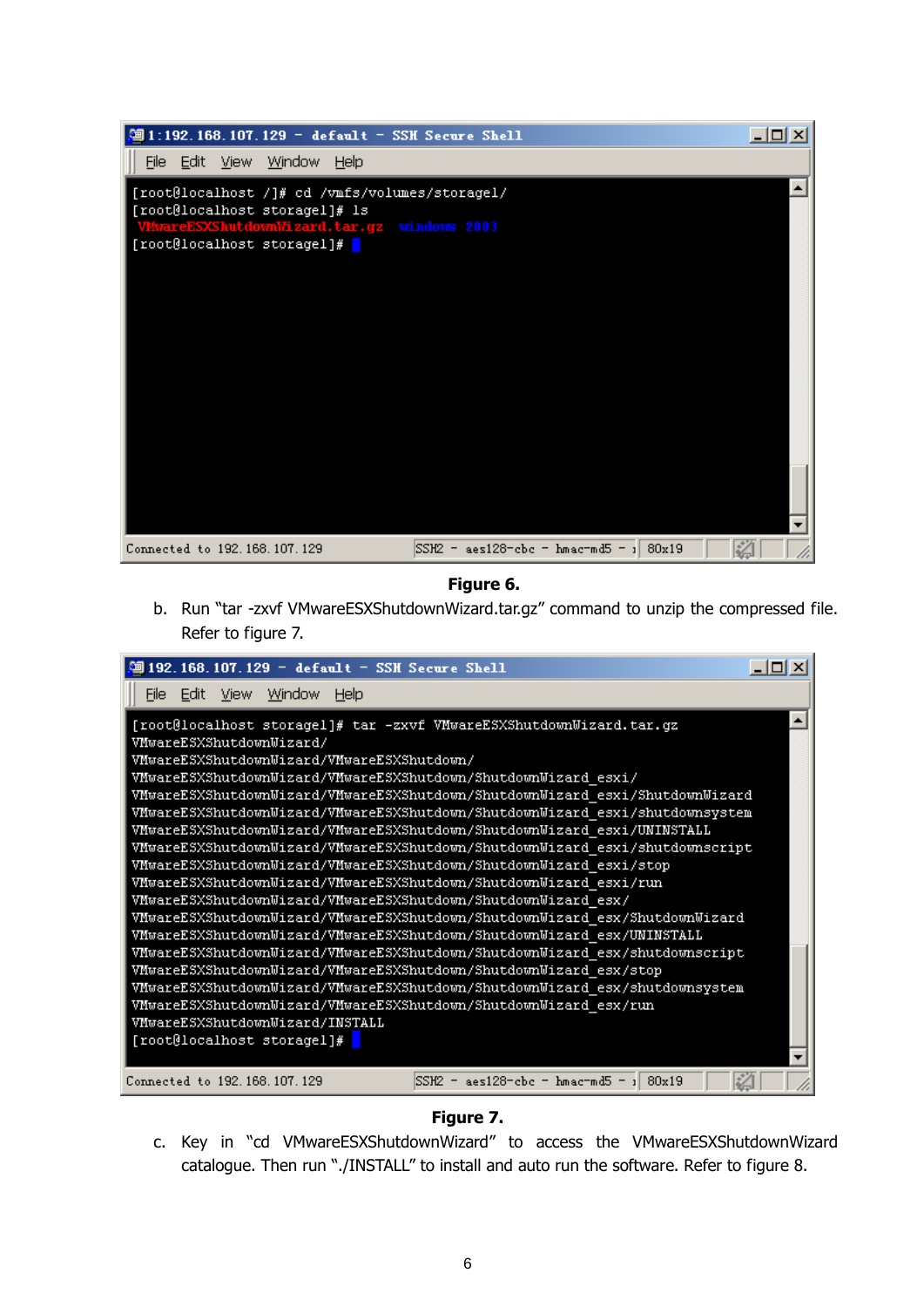

#### **Figure 8.**

d. After installation , the installtion path is "/usr/share/VMwareESXShutdownWizard" as shown in Figure 9.



**Figure 9.**

### <span id="page-7-0"></span>**2-2. Quick Start**

It will run automatically after installation. If it's not automatically running, you may key in the "ps -e |

grep ShutdownWizard"(for ESXi 5.0 :"ps –C | grep ShutdownWizard") for double checking. Once it's not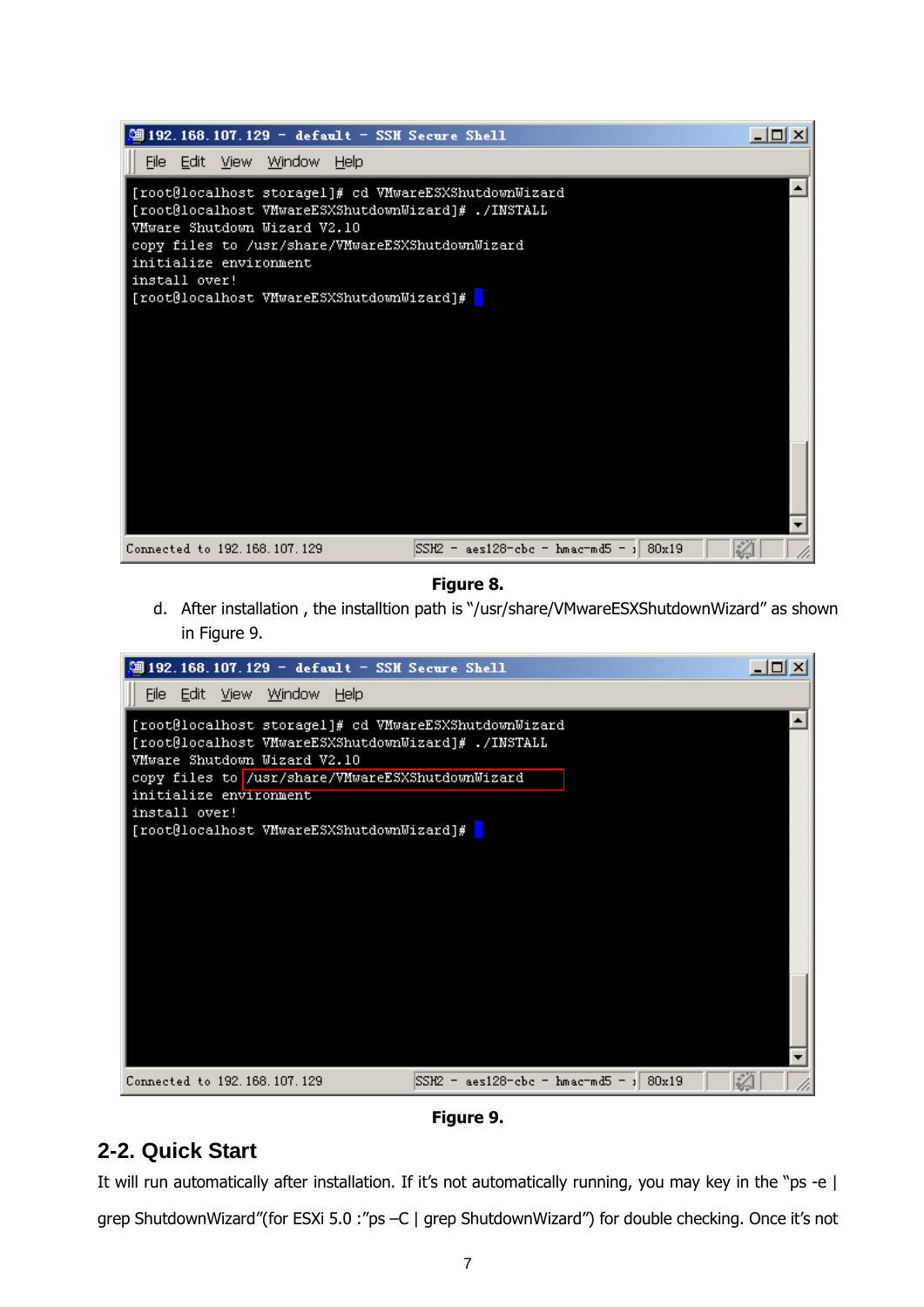running as requested, key in "cd /usr/share/VMwareESXShutdownWizard/" to enter installation menu and then enter "./run" to manually start the software.



**Figure 10.**

### <span id="page-8-0"></span>**2-3. Stop**

Key in the path of "cd /usr/share/VMwareESXShutdownWizard/" and then, run the command of "./stop" as shown below.



**Figure 11.**